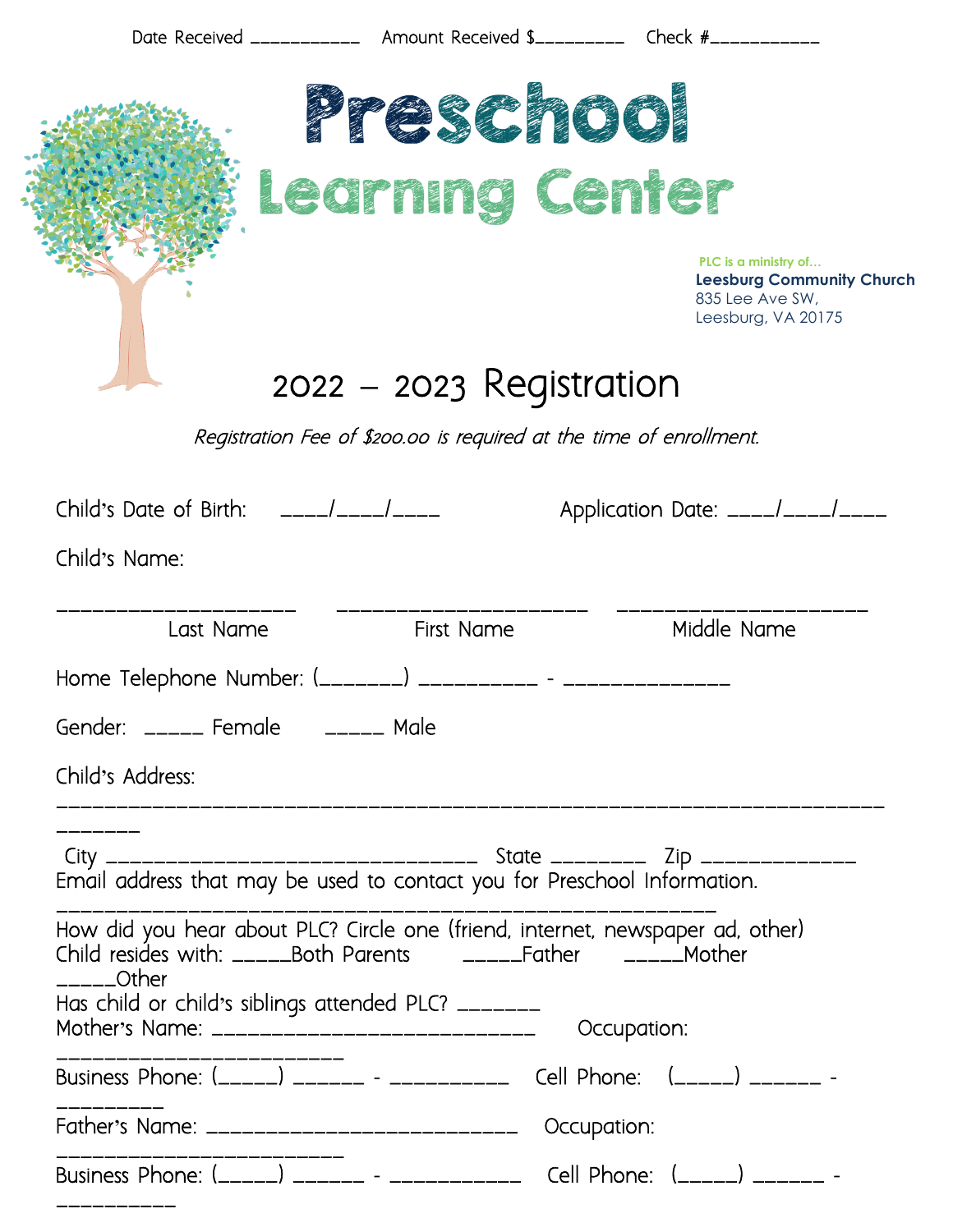|                                                                                                             | Child's Pediatrician: _____________________________ Phone Number: (_____) _______<br>Insurance Company Name: _____________________ Subscriber Name:                             |  |  |  |
|-------------------------------------------------------------------------------------------------------------|---------------------------------------------------------------------------------------------------------------------------------------------------------------------------------|--|--|--|
|                                                                                                             |                                                                                                                                                                                 |  |  |  |
| Phone Number:(_____) _____ - _________ Policy/Group<br>Number:___________________________                   |                                                                                                                                                                                 |  |  |  |
| Registration Form (Page 1)                                                                                  | Child's Name ________________________                                                                                                                                           |  |  |  |
| Allergies: (include food, chemical, medicine)                                                               |                                                                                                                                                                                 |  |  |  |
| List any medical problems of which the school should be aware:                                              |                                                                                                                                                                                 |  |  |  |
| Does the child take any medication on a regular basis? ______<br>If yes, list medication and reason for it: | ___________________________________                                                                                                                                             |  |  |  |
| the Preschool in 30 minutes or less:                                                                        | <u>Emergency Contact Numbers</u> : This must be someone other than the parents; a person<br>authorized to pick up your child in case of an emergency and someone that can be at |  |  |  |
| _____________                                                                                               | Emergency Contact: ___________________________ Relation to Student:                                                                                                             |  |  |  |
| Phone Number: (___) _________- ______________                                                               |                                                                                                                                                                                 |  |  |  |
| _____________                                                                                               | Emergency Contact: ___________________________ Relation to Student:                                                                                                             |  |  |  |
| Phone Number: (___) _________- _____________                                                                |                                                                                                                                                                                 |  |  |  |
| ____________                                                                                                | Emergency Contact: __________________________ Relation to Student:                                                                                                              |  |  |  |
| Phone Number: (___) _________- ______________                                                               |                                                                                                                                                                                 |  |  |  |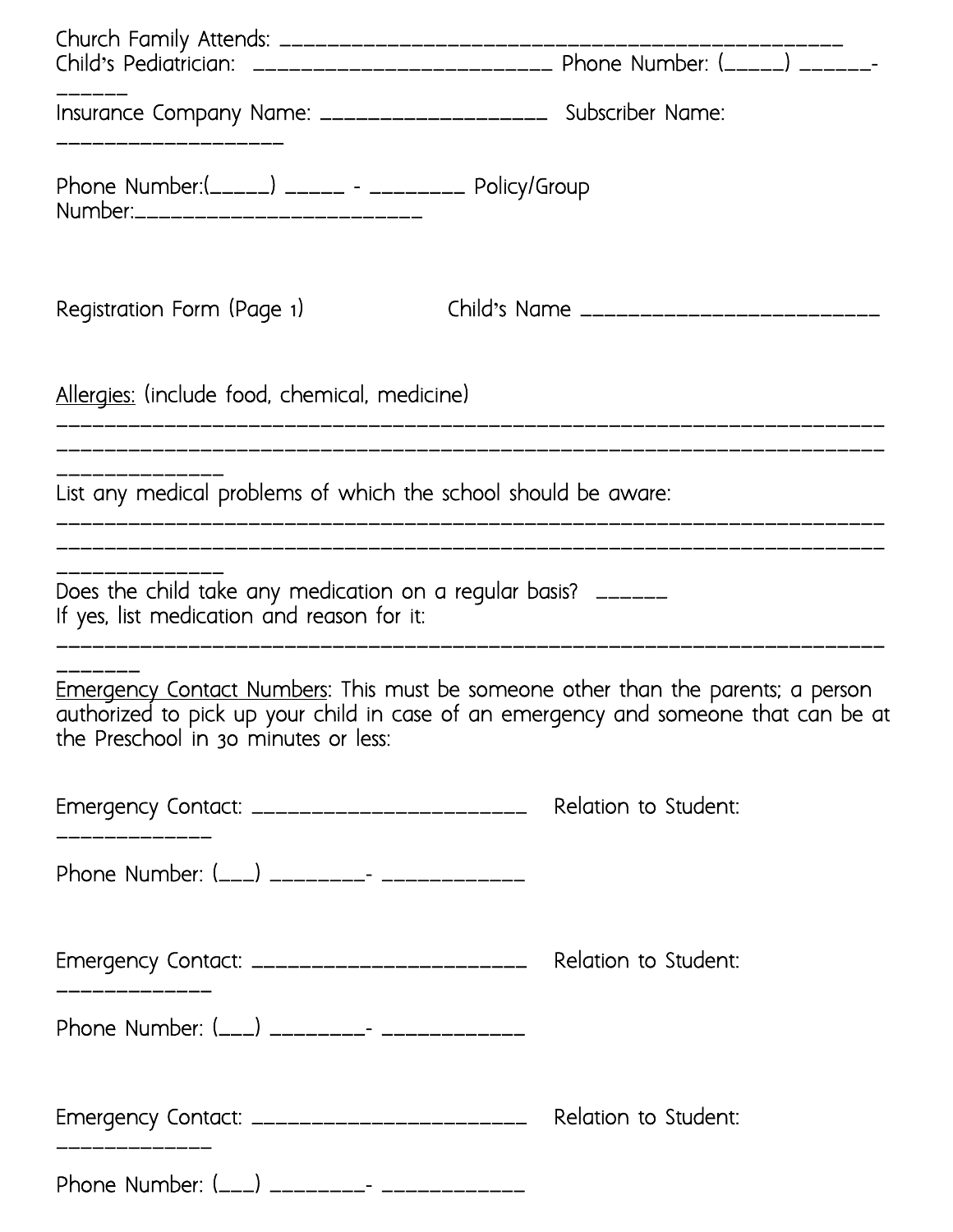| Emergency Contact: __________________________ | Relation to Student: |
|-----------------------------------------------|----------------------|
|                                               |                      |

Phone Number: (\_\_\_) \_\_\_\_\_\_\_\_\_- \_\_\_\_\_\_\_\_\_\_\_\_\_

Registration Form (Page 2)

Registration Form (Page 2) Child**'**s Name \_\_\_\_\_\_\_\_\_\_\_\_\_\_\_\_\_\_\_\_\_\_\_\_\_

## Preschool Classes<br>
September thru May, 2021-2022

| <b>Class Desired</b> | Class               | Day(s)        | Times            | Tuition<br>Monthly<br>Sept-May |
|----------------------|---------------------|---------------|------------------|--------------------------------|
|                      | Junior Kindergarten | Mon thru Thu  | 9 AM - 1 PM      | \$455                          |
|                      | Pre-Kindergarten    | Mon thru Thu  | 9 AM - 1 PM      | \$435                          |
|                      | 3 Yr Olds*          | Mon thru Thu  | 9 AM - 1 PM      | \$415                          |
|                      | 3 Yr Olds*          | Tue, Wed, Thu | 9 AM - 1 PM      | \$365                          |
|                      | 2 Yr Olds           | Tue, Wed, Thu | $9$ AM - 1<br>PМ | \$365                          |
|                      | 2 Yr Olds           | Mon & Wed     | 9 AM - 1 PM      | \$295                          |

\*your child MUST be potty trained to be enrolled in this class

Children enrolling in the 3 yr old class must be 3 yrs old on or before Sept. 30<sup>th</sup>, 2022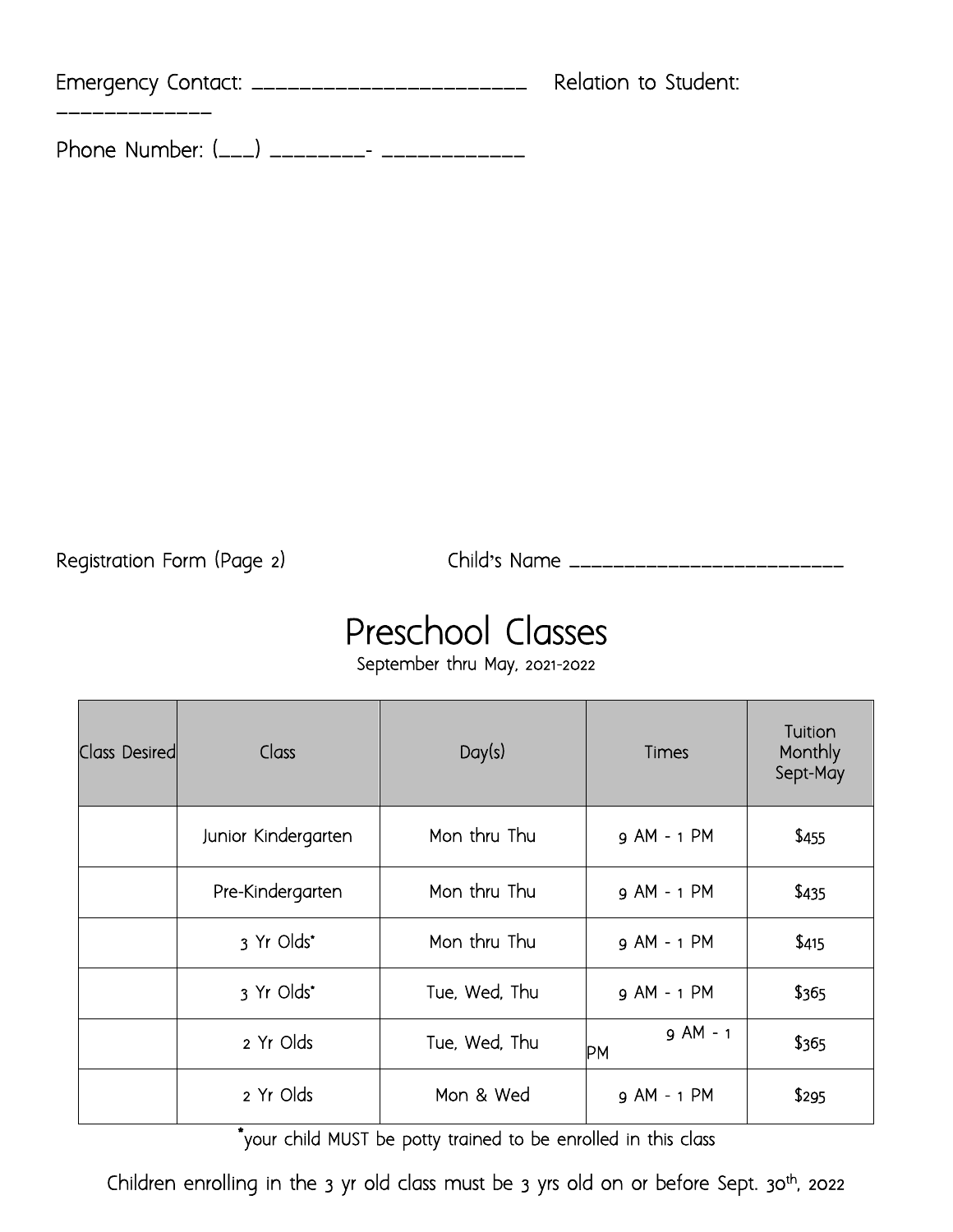Children enrolling in the  $4/5$  yr old class must be at least 4 yrs old on or before Sept.  $30<sup>th</sup>$ , 2022

Registration Form (Page 3) Child's Name \_\_\_\_\_\_\_\_

The following items are part of the parent**'**s contractual agreement with the Preschool Learning Center. (Please read carefully the statements below and initial each statement.)

- \_\_\_\_\_ I agree to submit 30 days**'** written notice of intent to withdraw my child from the Preschool Learning Center to avoid payment of the next month**'**s tuition.
- I agree to provide the preschool with a record of the necessary immunizations required by the State Department of Health (Section 63-1-196.002), a copy of the child**'**s birth certificate and a current physical examination record signed by a physician in order to complete the registration process. These documents are due no later than the first day of school.
- The Preschool has my permission in an emergency in which I or my spouse cannot be contacted immediately to take my child to the emergency room of the nearest hospital. The hospital and its medical staff have my authorization to provide treatment which a physician deems necessary for the well-being of my child. I also agree to be responsible for any fees incurred in any such emergency.
- \_\_\_\_\_ I agree to pay a \$200 registration fee. I also understand that this fee is non-refundable except in the event of relocation of at least 30 miles from the preschool.
- I give permission for my child to be included in media such as still photographs, audio, and video recordings for use at the Preschool Learning Center. The school may use the above media for